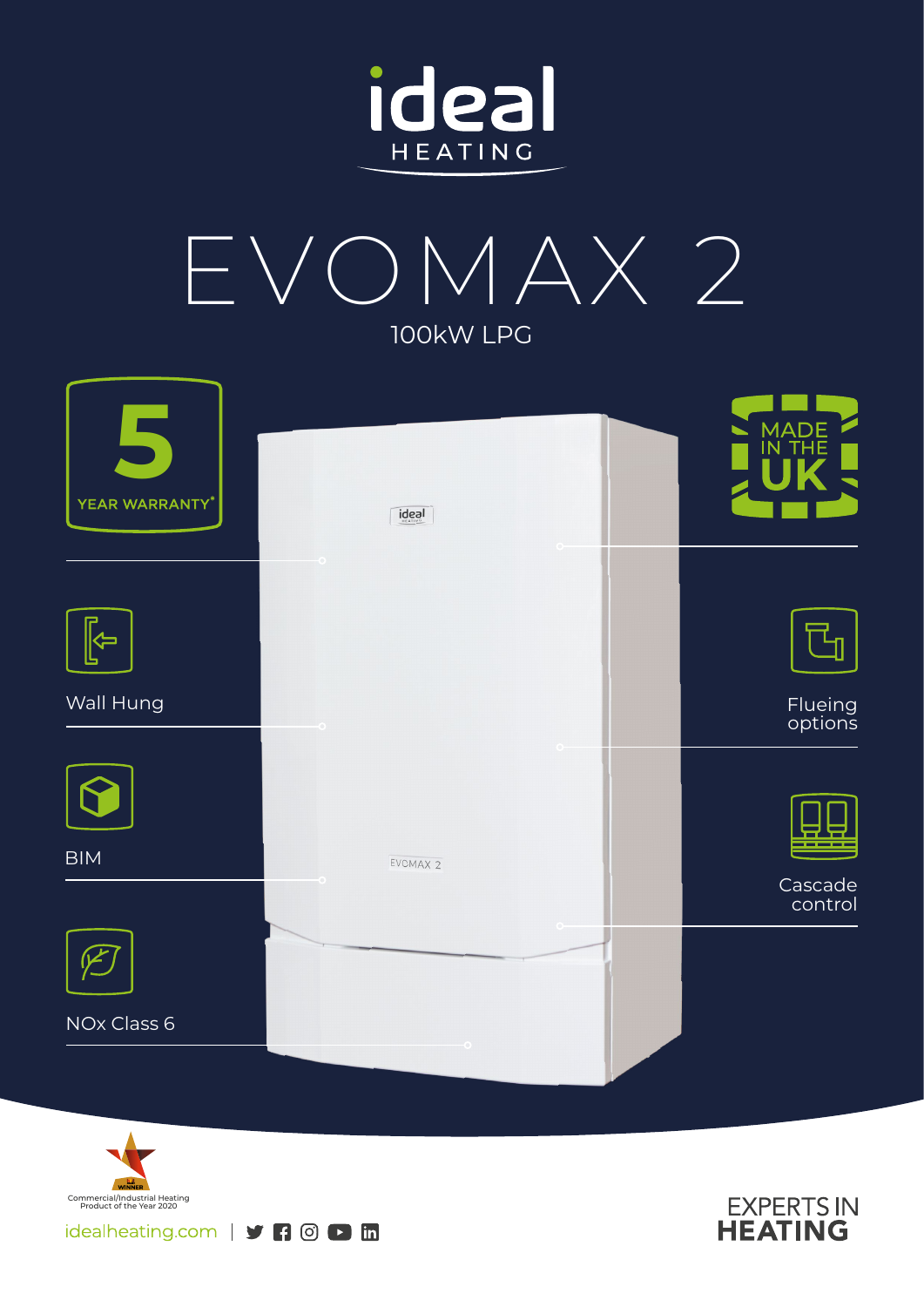# Features & specification

Available in outputs of 30, 40, 60, 80, 100, 120 and 150kW, Evomax 2 is designed to ensure all installation requirements can be achieved. There is also an LPG Evomax 2 range from 30 - 120 kW for off mains installations.

## • **Free Commissioning\***

- alloy heat exchanger
- NOx <40mg/kWh (Class 6) for all natural gas models
- High 5:1 turndown
- Up to 99.6% full load efficiency
- Up to 110% part load efficiency
- Compact small footprint
- $\cdot\,$  Robust cast aluminium silicon  $\, \,\cdot\,$  Dynamic control menu set up
	- Cascade controls option
	- Easy servicing; 3 sides removable
	- Built in, serviceable flue Non-Return Valve
	- Capable of operating at up to 30° Δ T





# DIMENSIONS & CLEARANCES

| <b>BOILER</b> | <b>DIMA</b> | <b>DIM B</b> |
|---------------|-------------|--------------|
| 100           | 520         | 226          |

The following minimum clearances must be maintained for operation and servicing:

CLEARANCE BETWEEN MULTIPLE BOILER INSTALLATIONS: 25mm





# BOILER ASSEMBLY INTERNAL VIEW **(40kW MODEL SHOWN) KEY 1.** Auto Air Vent **2.** Burner Fixings **3.** Fan **4.** Gas Valve **5.** Venturi **6.** Flow Thermistor **7.** Ianitor Unit **8.** Electrode Detection **9.** Ignition Electrode **10.** Water Pressure Sensor Imm **A+++ A++**

**A**

**C D**



**EXPERTS IN**<br>**HEATING** 

**A**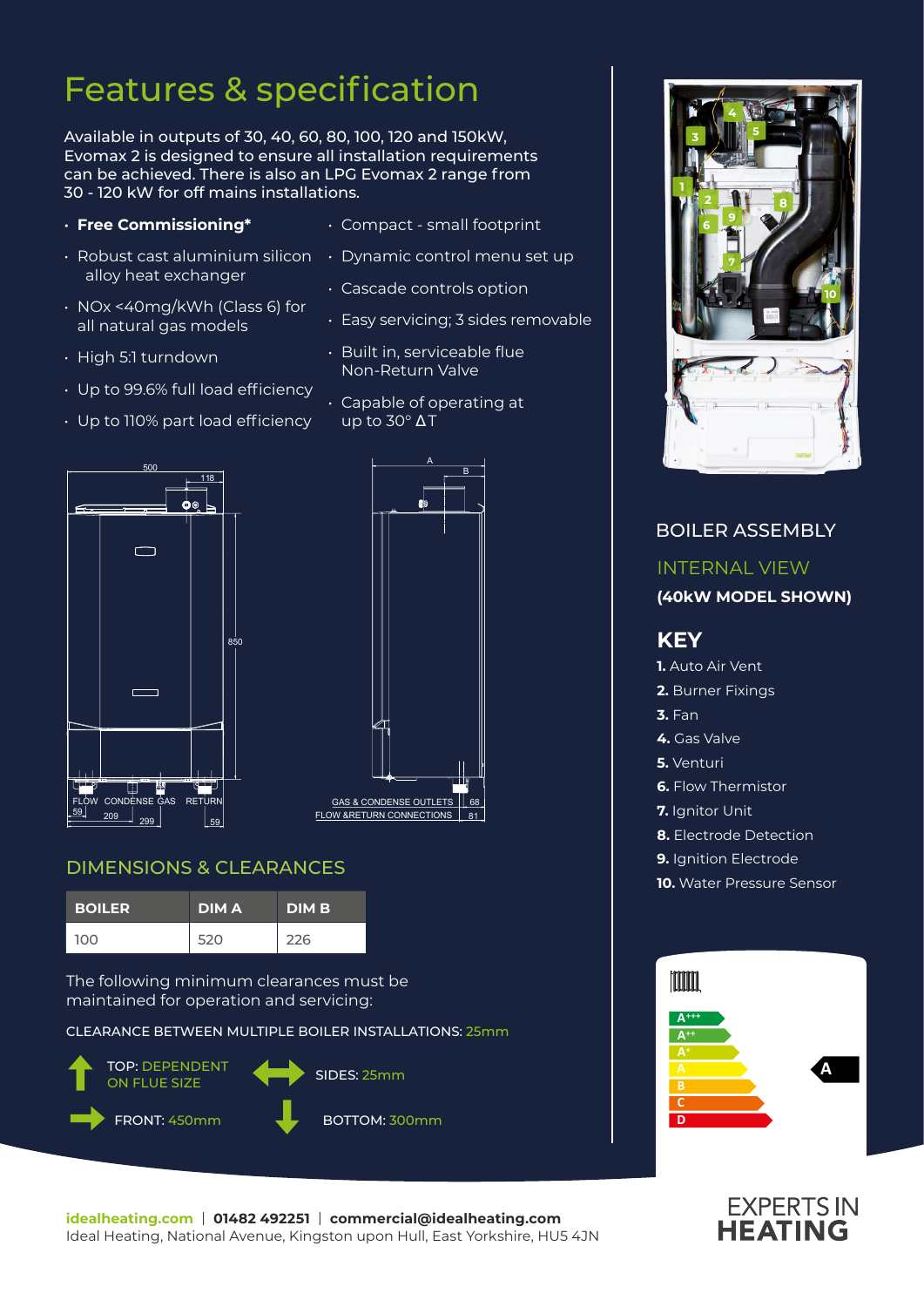# TECHNICAL SPECIFICATIONS EVOMAX 2 100kW LPG

#### GENERAL

| Dry Weight                  | kg   | 73                                       |
|-----------------------------|------|------------------------------------------|
| <b>Boiler Dimensions</b>    | mm   | 850 (H)<br>x 500 (W)<br>$\times$ 520 (D) |
| <b>Boiler Clearances</b>    | mm   | Front: 450<br>Side: 25<br>Below: 300     |
| <b>Full Load Efficiency</b> | $\%$ | 98.2                                     |
| Part Load Efficiency        | $\%$ | 109.4                                    |
| Seasonal Efficiency         | $\%$ | 96.7                                     |
| SEDBUK 2009                 | $\%$ | N/A                                      |
| Min/Max Gas pressure (LPG)  | mbar | 32/36                                    |

#### BURNER PRE MIX

| Fuel                      | (Type G31) | Propane            |
|---------------------------|------------|--------------------|
| <b>Fuel Consumption</b>   | $m^3/h$    | 4.35               |
| Flame Protection          |            | Ionisation         |
| Ignition                  |            | Spark              |
| Boiler Output (Mean 70°C) | kW         | $20 - 100$         |
| Boiler Output (Mean 40°C) | kW         | $21.3 - 101.7$     |
| Boiler Input (Gross cv)   | kW         | 111.2              |
| Gas Inlet Size            |            | $C13/\mu$ "        |
| NOx Weighted (gross)      | mg/kWh     | 65.3               |
| <b>NOx Class</b>          |            | Class <sub>6</sub> |

### **HYDRAULICS**

| Hydraulic Resistance ( $11^{\circ}$ C $\Delta$ T)   | mbar        | N/A             |
|-----------------------------------------------------|-------------|-----------------|
| Hydraulic Resistance (20°C ∆T)                      | mbar        | 134             |
| Hydraulic Resistance (30 $\degree$ C $\triangle$ T) | mbar        | 60              |
| Nominal Flow Rate (11 $^{\circ}$ C $\Delta$ T)      | l/min       | N/A             |
| Nominal Flow Rate (20 $\degree$ C $\triangle$ T)    | l/min       | 71.7            |
| Nominal Flow Rate (30°C ∆T)                         | l/min       | 47.8            |
| Min Flow Rate (30°C ∆T) (MAX MOD)                   | l/min       | 48.7            |
| Min Flow Temperature                                | $^{\circ}C$ | 30              |
| Max Flow Temperature                                | $^{\circ}C$ | 85              |
| Min Working Pressure                                | bar         | 0.3             |
| Max Working Pressure                                | bar         | 6               |
| Max Static Head Of Water                            | metres      | 61.0            |
| Condensate Connection                               | mm          | 25              |
| High Limit Set Point                                | $^{\circ}C$ | 110 flow, 95    |
| return                                              |             |                 |
| Flow & Return Size                                  |             | $G1\frac{1}{4}$ |
| <b>Water Content</b>                                | litres      | 7.0             |

### FLUE/AIR INLET

| Elue Size                           | mm      | 100/150 Concentric<br>or Open Flue |
|-------------------------------------|---------|------------------------------------|
| Flue Gas Volume                     | $m^3/h$ | 1536                               |
| Flue Gas Temperature 80/60          | $\circ$ | 70                                 |
| O/F Max Counter Pressure Diff       | Pa      | 22O                                |
| Balanced Flue Counter Pressure Diff | Da      |                                    |

### **ELECTRICAL**

| <b>Electrical Supply</b>   |         | 230V - 50Hz                                     |
|----------------------------|---------|-------------------------------------------------|
| Current (Max No Pump)      | amp     | 4A                                              |
| Power Consumption          | watt    | 187                                             |
| Modulating Input           | $V$ /dc | 0-10V or OpenTherm                              |
| <b>Fuse Rating</b>         | amp     | 4.0                                             |
| Controls Voltage           | V       | 230V 50Hz volts free<br>control or PELV=<24V DC |
| <b>Insulation Class IP</b> |         | IPX4D                                           |

### - CONTROL OPERATION

| On/Off 0-10V DC              | Yes |
|------------------------------|-----|
| OpenTherm                    | Yes |
| <b>High Limit Protection</b> | Yes |
| Low Water Protection         | Yes |
| Volt Free Common Alarm       | Yes |
| Boiler Run Indication        | Yes |

### OPTIONAL EXTRAS

| Multi Boiler Frame & Header Kits      | Yes |
|---------------------------------------|-----|
| Varican Module Master Kit             | Yes |
| Varican Module Slave Kit              | Yes |
| Extension Module Kit                  | Yes |
| OPENTHERM Room Control Kit            | Yes |
| Room Sensor Kit                       | Yes |
| Tank Sensor Kit                       | Yes |
| Outside Sensor Kit                    | Yes |
| Header Flow Tank Immersion Sensor Kit | Yes |
| Header Flow Tank Strap On Sensor Kit  | Yes |
| Safety Interlock Kit                  | Yes |
| 0-10V Pump Control Kit                | Yes |
| Condensate Pump                       | Yes |

#### **Please Note:**

The plate heat exchangers are to be used for system separation only. They must not be used for the direct production of domestic hot water. They should not be used for direct heating of swimming pool water where the chlorinated pool water would pass directly through the plate heat exchanger.

\*5 year warranty subject to Terms and Conditions. 5 years parts and labour warranty available subject to being commissioned by Ideal Heating. Free Commissioning Offer available subject to terms and conditions. Terms & conditions at idealheating.com